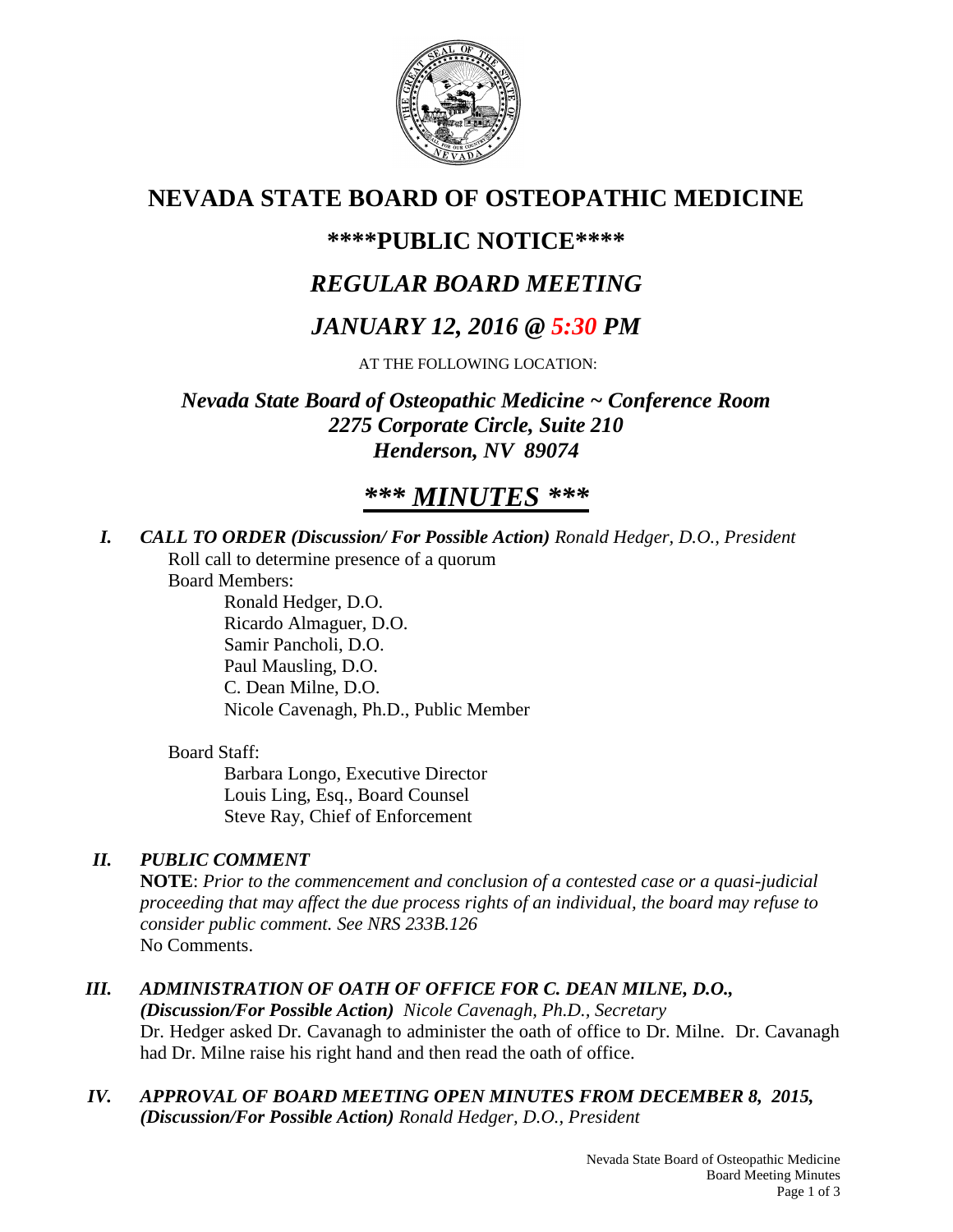A motion was made by Dr. Milne to approve the open minutes from 12/08/15, seconded by Dr. Cavenagh; there being no discussion, the minutes were approved by the Board.

### *V. CONSENT AGENDA TO GRANT LICENSURE FOR OSTEOPATHIC PHYSICIANS & PHYSICIAN ASSISTANTS (Discussion/ For Possible Action) Ronald Hedger, D.O., President*

Under this item the Board may consider the recommendations of the Executive Director and/or President to grant licensure to the below listed applicants. The Board may remove any applicant's name from the consent motion, but may not discuss the contents of the application for licensure without the applicant present following proper notice pursuant to the open meeting law.

Consent agenda to grant FULL LICENSURE to the following applicants:

**Osteopathic Physician Name Specialty** John Dougherty, D.O.-Endorsement Family Medicine Forough Ghavami Shirehjini, D.O. Neurology Kirsten Mortenson, D.O. – Reinstatement Family Medicine Amir Moubayed, D.O. Radiology

Karla Bee, PA-C Xin-Nick Liu, D.O. Tai Pham, PA-C Andrew Kim, D.O. Susan Shields, PA-C – Reinstatement No Supervising Doctor Jonathan Tyler, PA-C Dana Trippi, D.O.

**Special Licenses NRS.633.411**: Brandon Bireley, D.O. UNSOM – General Surgery Meagan Seay, D.O. Lou Ruvo Center

**Physician Assistant Supervising Physician**

A motion was made by Dr. Cavenagh to approve the above licensee, seconded by Dr. Milne, there being no discussion; the license was approved by the Board.

#### *VI. + CONSIDERATION/APPROVAL OF NON REPORTING SETTLEMENT AGREEMENT AND ORDER REGARDING GEORGE FIELDS, D.O., IBM NICOLE CAVENAGH, Ph.D., (Discussion/For Possible Action/Board may go into closed* **session** *pursuant to NRS 241.030 to move to a closed session because the discussion will have to do with this applicant's character, alleged misconduct, professional competence, or similar items). Ronald Hedger, D.O., President*

Ms. Longo explained the settlement agreement for non-reporting to the Board members. Dr. Fields reported the outcome of a lawsuit on his 2016 renewal application, but was well beyond the forty-five day reporting requirement. Dr. Fields has paid the administrative fine of \$750 for the failure to report as this was his second offense. A motion was made by Dr. Hedger to approve the order and settlement agreement on Dr. Fields, seconded by Dr. Milne, there being no discussion; the settlement agreement was approved. The IBM was recused from voting.

### *VII. EXECUTIVE DIRECTOR'S REPORT*

- a. Quick Books
- b. Licensing Renewal season ended 12/31/15 and expired letters will be mailed on the 1/15/16.